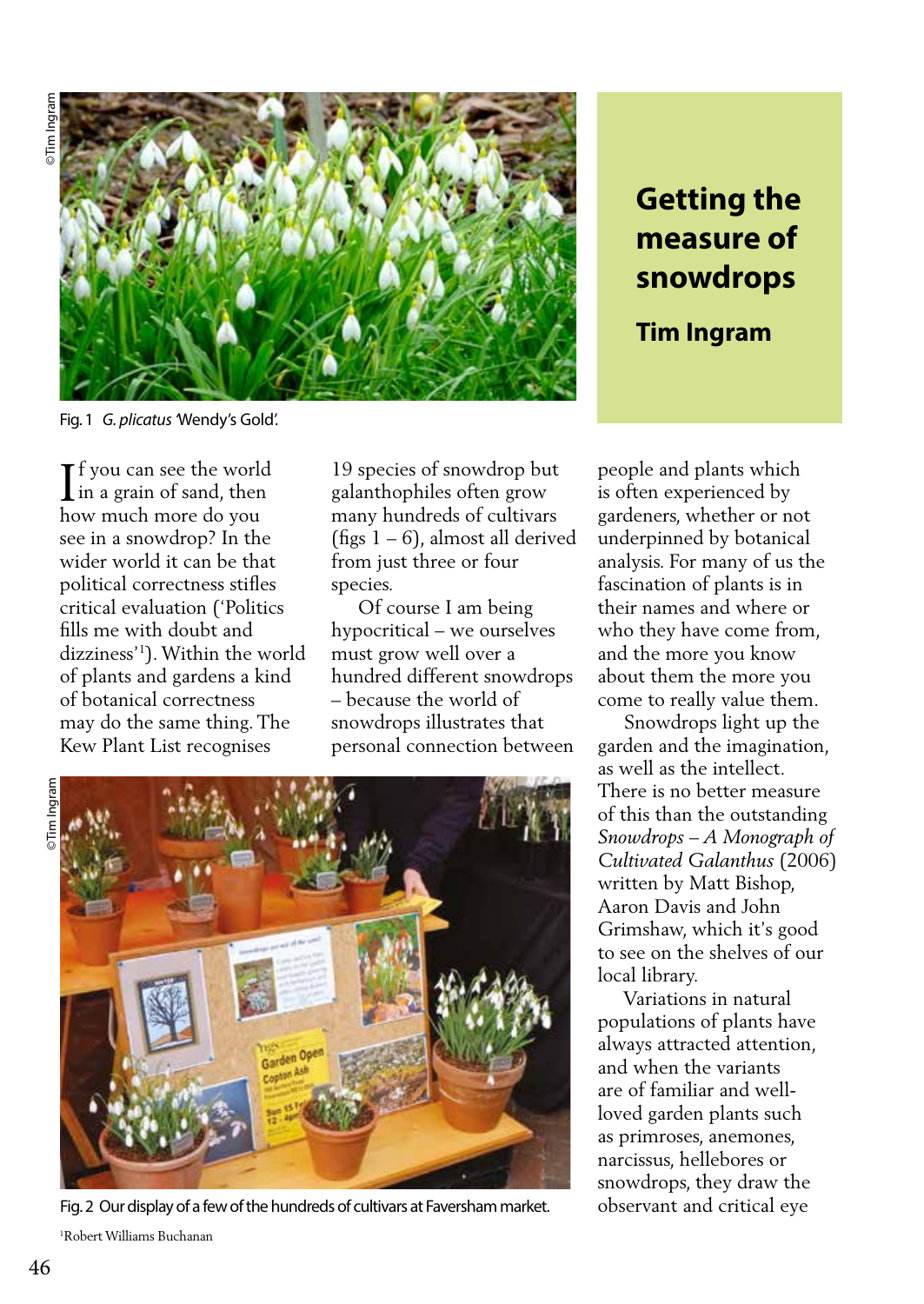

even more. It's a small step then to the friendships that develop from sharing these plants. And the result is the proliferation of snowdrops that we see today.

 Many people delight in viewing snowdrops in their natural state, in woodlands, which tells us most about the conditions which are conducive to their multiplication and spread. Like bluebells and anemones they can grow in their tens of thousands and colonise large areas, one of the glories of the British countryside in winter. All these plants are signs of long-established woods, often in existence for many hundreds of years. The skill of gardening is to conjure up this natural habitat in our personal surroundings, when observing the individual snowdrop becomes even more enticing (figs 7 & 8).

 This must be the underlying reason for the excitement generated by



Fig. 3 *G.* 'Wasp'. Fig. 4 *G.* 'Barbara's Double'.

events like *The Ultimate Snowdrop Sale* held in late January at Myddelton House, Enfield, the home of plantsman E A Bowles (fig. 9). If you're prepared to spend a significant amount on snowdrops it's a sign that you're willing to invest in your garden, your own place, and the enlightenment you gain from it. Many who attend buy only a few snowdrops; as at specialist plant fairs and shows, the attraction of the event may be the opportunity to share experience rather than compete for plant booty. In this way the interest in snowdrops resembles the 'florists' of past times; small-scale 'societies' formed around craftsmanship.

 To someone who is not a galanthophile the prices snowdrops command may seem ludicrous, but they are often no more than a good meal out, and the pleasure and companionship are similar.



Fig. 5 *G. elwesii '*Mrs McNamara'.



Fig. 6 *G. plicatus* 'Gerard Parker'.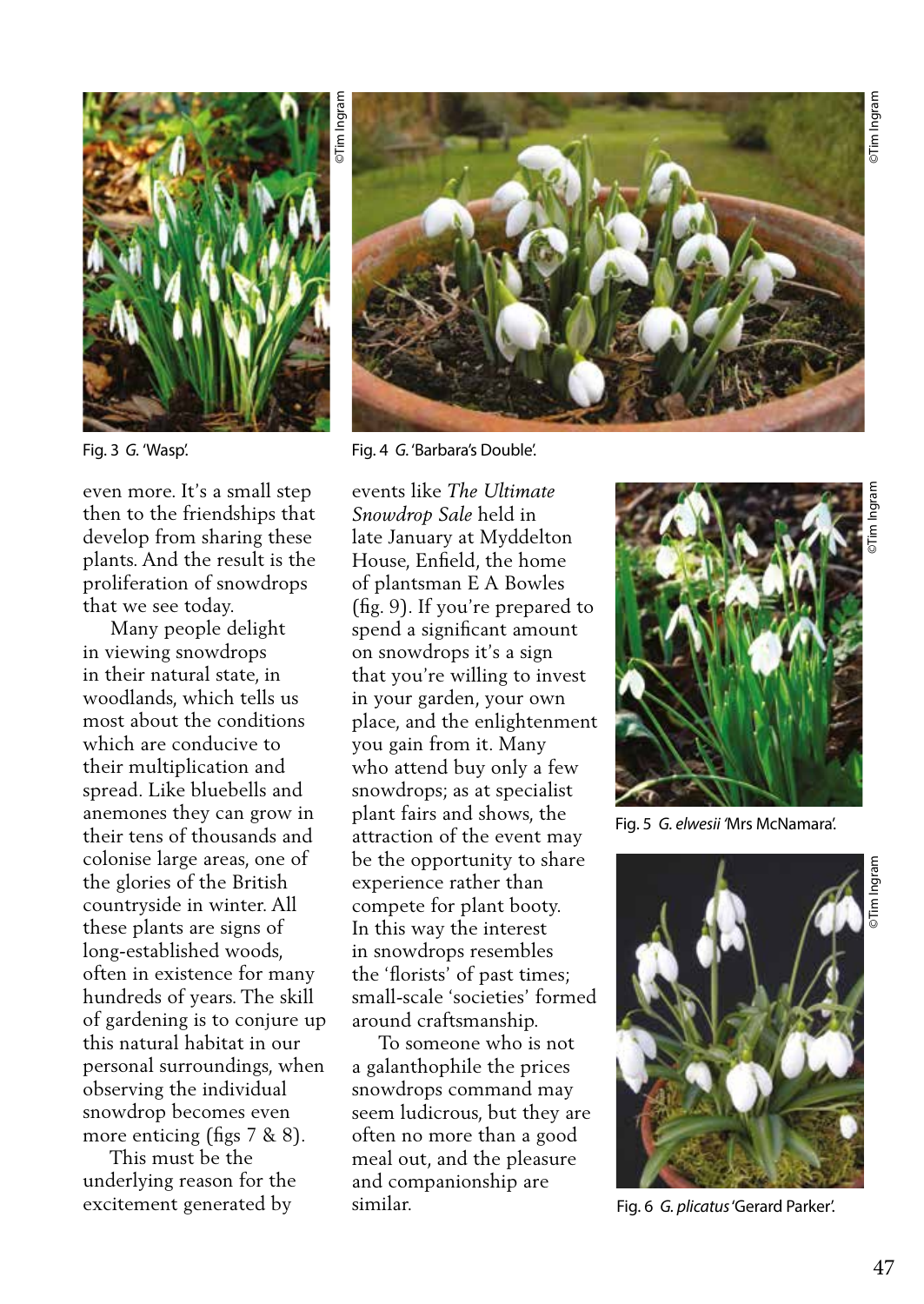

Fig. 7 The 'woodland setting' in our Kent garden is under the cobnuts and, here, under the apples.

 For me the thrill of growing snowdrops is really just as much about their setting as about their details, and the cost of new cultivars encourages me to give more thought to and greater care of the parts of the garden where they are grown. The same is true of so many other woodland plants – genera such as *Trillium, Erythronium, Anemone, Epimedium, Helleborus, Cyclamen*, and the list goes on... Many of them are only a little removed from natural wild species, if at all, and they bring this charm into the garden; any sense of design is subordinate to their

essential nature. As a garden matures and trees and shrubs give shade, woodland plants become more and more appealing and appropriate.

 The fascination snowdrops exert was seen in the long queue at Myddelton House. Behind us were a mother and daughter who had grown snowdrops for only a few years, but who were excited at the prospect of purchasing rarer varieties. We talked about snowdrop gardens, few of which we have ever had the opportunity to visit even though (or perhaps because) we have grown snowdrops

seriously now for fifteen or more years. I was told that I must visit Colesbourne and Rodmarton Manor, and somehow I got the feeling that they'd only be a start! Also in line were two Belgian galanthophiles who had visited us the day before and were going on to see the well-known grower Colin Mason. Maryese and Brigitte have both grown snowdrops for many years, and Brigitte's garden has been the subject of a good French TV programme, *Jardins et Loisirs*. All of us were looking for recent cultivars that stand out from the crowd.